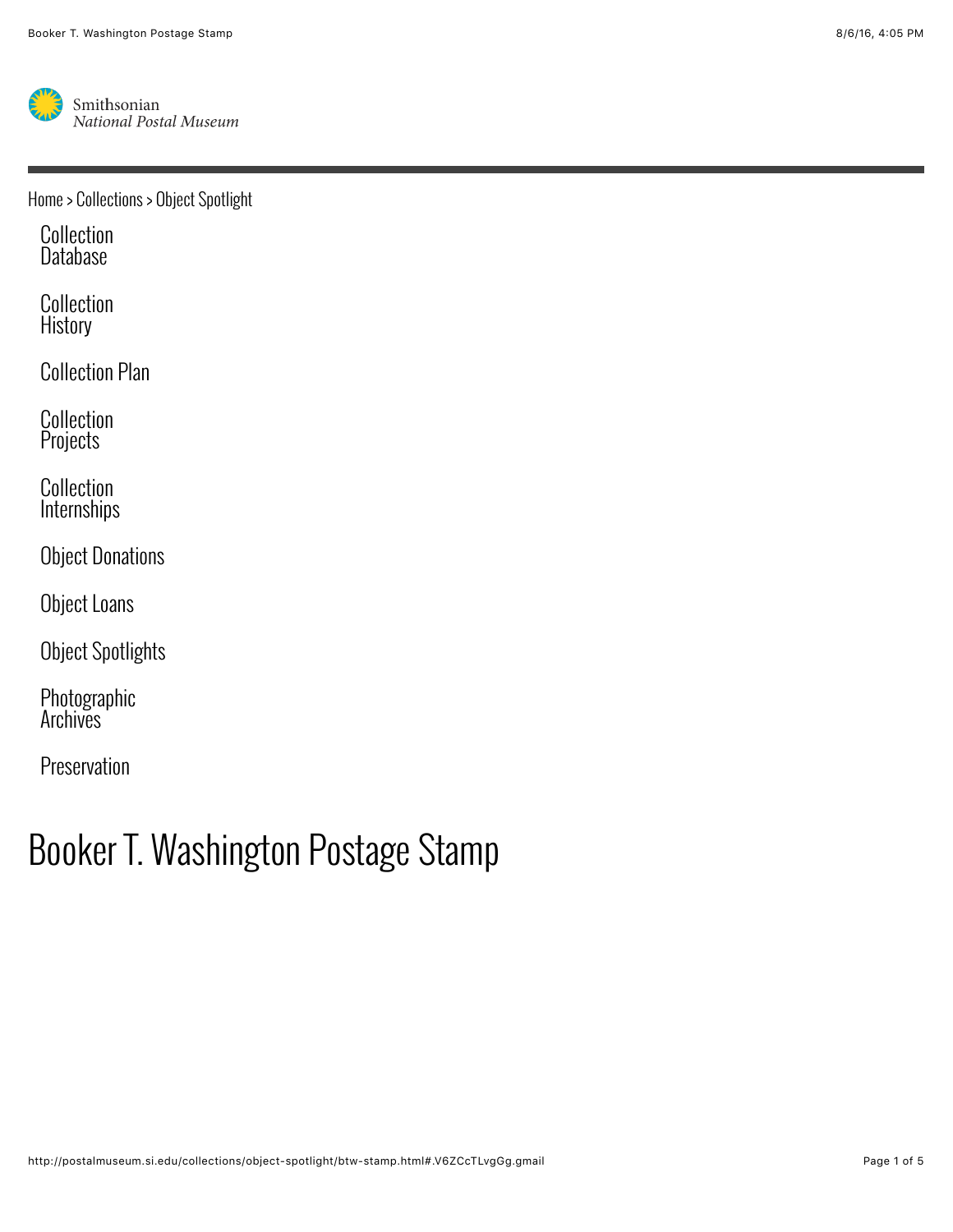

*10c Booker T. Washington stamp, issued April 7, 1940*



On April 7, 1940, the Post Office Department (POD) issued a stamp honoring African-American educator Booker T. Washington (1856-1915) as part of its Famous Americans Series. The nation's first stamp to honor an African-American, it holds a unique place in American history. Social, economic, and legislative struggles since 1940 have produced deeper understanding and acceptance among racial groups. Today, the United States Postal Service (USPS) regularly honors African-Americans and their widely varied contributions to the nation and the world.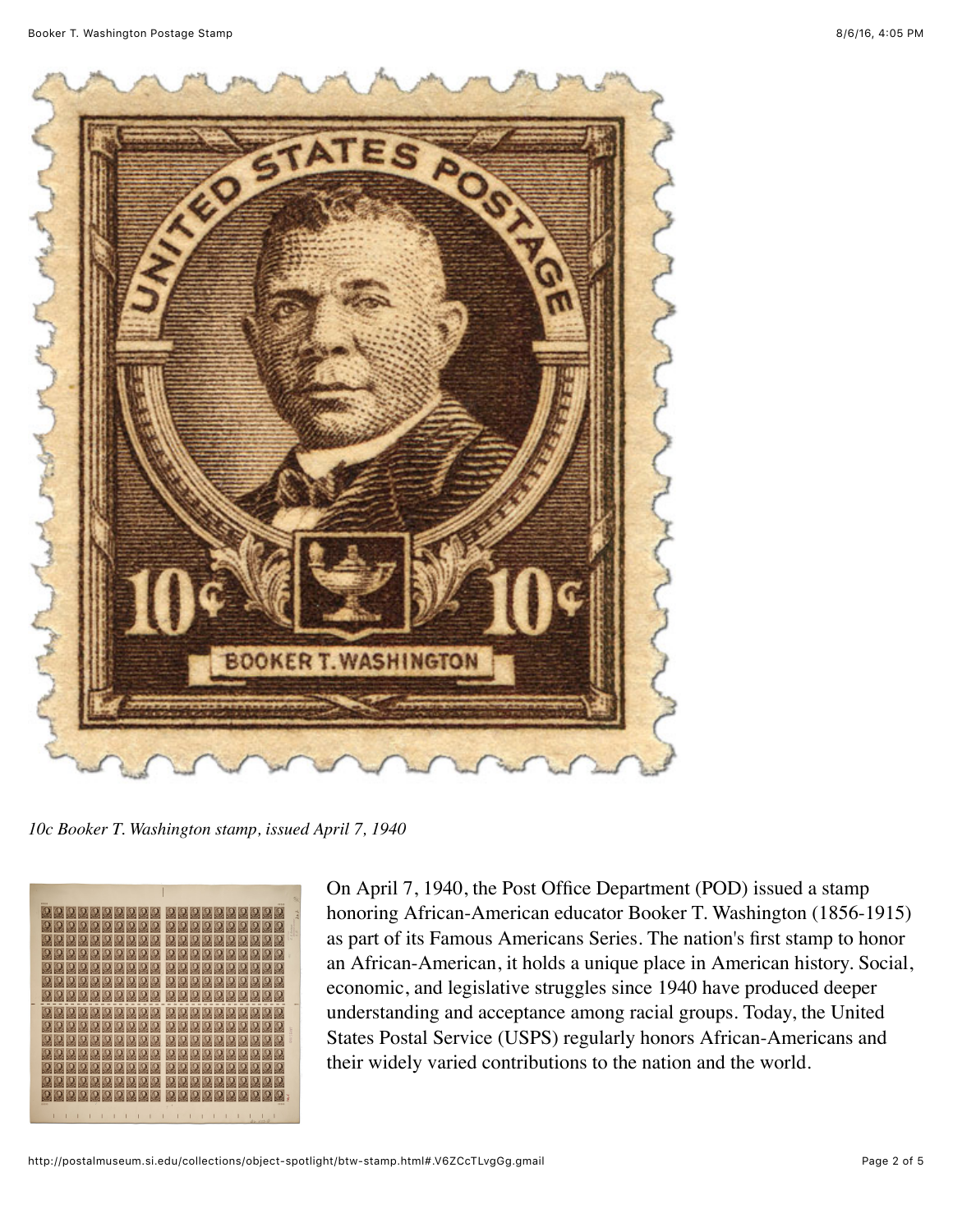*10c Booker T. Washington certified plate proof, approved January 25, 1940*

Born a slave in Hale's Ford, Virginia, Washington served as a role model for other struggling African-Americans, and, as founder of Alabama's Tuskegee Normal Industrial School (renamed Tuskegee Institute in 1937), he profoundly influenced the community's self-esteem and self-reliance. In 1938, President Franklin D. Roosevelt, responding to numerous petitions from African-American supporters, recognized the timeliness of such a

stamp and directed that Washington be considered for this important stamp series.



*10c Booker T. Washington first day cover, 1940*

Major Robert Richard Wright, Sr., among others, had aggressively lobbied for a stamp honoring Booker T. Washington since Roosevelt took office in 1933. When Wright read the POD's decision to feature Washington on the  $10¢$  stamp, announced in 1939, he reflected with gratification, [the stamp] "comes pretty nearly within the limit of seventy-five years of Negro Emancipation." $\frac{1}{2}$  He objected, however, to its high denomination, preferring to see it as one of the lower-priced, more affordable denominations used by the public daily. He worried that the cost of the  $10¢$  stamp "will not induce a large first day sale . . . among colored people."[²](http://postalmuseum.si.edu/collections/object-spotlight/btw-stamp.html#ref2) Echoing Wright's concerns, *The Washington Tribune* recommended that its readers buy the stamp for special delivery

and parcel post mailings. "Let's overlook no chance to use these new stamps which honor our eminent educator," urged the newspaper's editor in a special issue released on March 23, 1940.



*10c Booker T. Washington first day cover mailed by Postmaster General James A. Farley, 1940*

Numerous institutions, all important in the lives of African-Americans, clamored to host the stamp's first day of issue ceremony. The POD selected Tuskegee Institute, founded by Washington in 1881, for this watershed ceremony's location. Guests gathered in the Institute Chapel. Postmaster General James A. Farley attended the ceremony and afterwards, joined by the Tuskegee Club of Montgomery, Alabama, placed a wreath at Washington's tomb. George W. Peterson, an African-American Civil Service employee attached to the POD's Division of Stamps, attended and helped Tuskegee's postmaster, R. H. Harris, prepare the first day covers. Also an African-American, Harris attracted recognition in *The Washington Tribune* (March 23, 1940) as "one of the few colored postmasters in the United States." All told, twenty-five extra clerks assisted Harris in preparing the first day covers.

Enthusiasm for the Booker T. Washington stamp and its momentous significance for the African-American population prompted two official second day of issue ceremonies, events unprecedented in philatelic history one in New York City and the other in Philadelphia. Unable to attend the ceremony at Tuskegee, Major Robert Richard Wright, Sr., attended Philadelphia's ceremony, where he purchased a batch of 1,000 stamps. The press focused attention not only on Washington but also on Major Wright, a prominent African-American man in his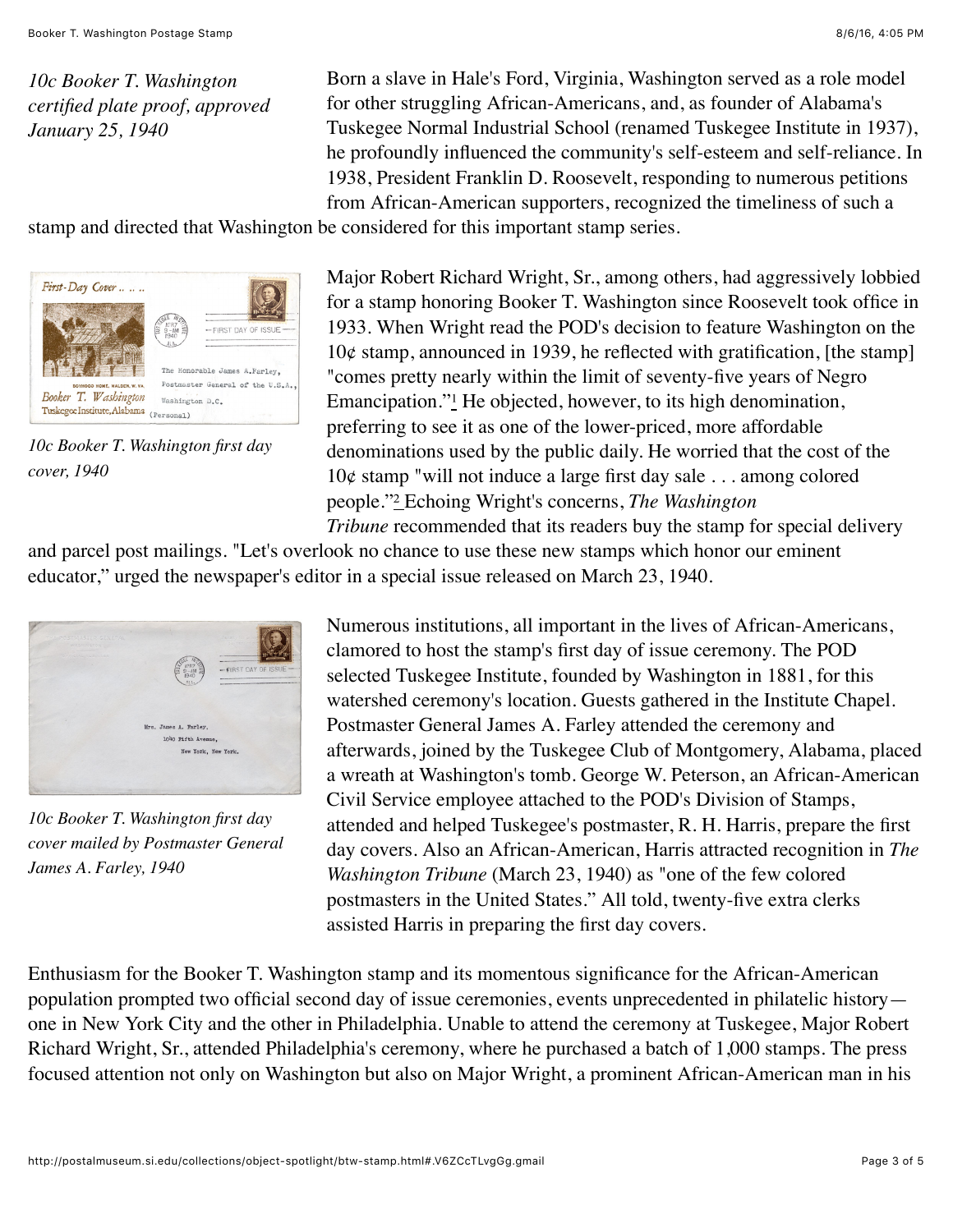

*First day enclosure from PMG Farley to his wife Bess, 1940*



*3c Booker T. Washington log cabin die proof, 1956*

own right. Wright, like Washington, had been born a slave. He had carvedout a distinctive niche within the community as an educator and administrator, through military service during the Spanish-American War, and as a banker.

Tuskegee Institute owns the first sheet of Booker T. Washington stamps sold, but it passed through several hands before reaching its final destination. Captain Alvin J. Neely, Tuskegee General Alumni Association's executive secretary, purchased the sheet, autographed by James A. Farley. Neely presented the sheet to Washington's daughter, Portia Washington Pittman, who then gave it to Dr. William J. Schieffelin, Tuskegee's chairman of the board, for preservation. Adding to the memorable event, the Tuskegee Philatelic Club issued covers with a handstamped cachet showing a likeness of Washington's graveside monument.

The POD honored Booker T. Washington once again in 1956, the centennial of his birth. The stamp's vignette features an image of a cabin similar to the one in which Washington was born.

## ENDNOTE

[1\) R](http://postalmuseum.si.edu/collections/object-spotlight/btw-stamp.html#ftnt1).R. Wright, Sr., to Deputy Third Assistant Postmaster General Roy M. North, letter, July 20, 1939.

[2\) R](http://postalmuseum.si.edu/collections/object-spotlight/btw-stamp.html#ftnt2).R. Wright to Postmaster General James A. Farley, letter, November 8, 1939.

## REFERENCES AND FURTHER READING

[The Black Experience: African Americans on Stamps](http://www.postalmuseum.si.edu/ARAGOBlackExperience)

[The History and Experience of African Americans in America's Postal Service](http://postalmuseum.si.edu/research/topical-reference-pages/african-americans-in-the-postal-service.html)

George C. Hahn, *United States Famous American Series of 1940* (State College: The American Philatelic Society, 1950).

John H. Patterson, "Design and Engraving of the Famous American Series of 1940," *U.S. Specialist* (Vol. 66, February, March, April, May, June, 1995).

[Herbert A. Trenchard, "The Booker T. Washington Famous American Stamp: The Events and Ceremonies](http://www.webacps.org/newsletter/web4/index.htm) Surrounding Its Issue ," *The Ceremonial* (web issue #4, 2002).